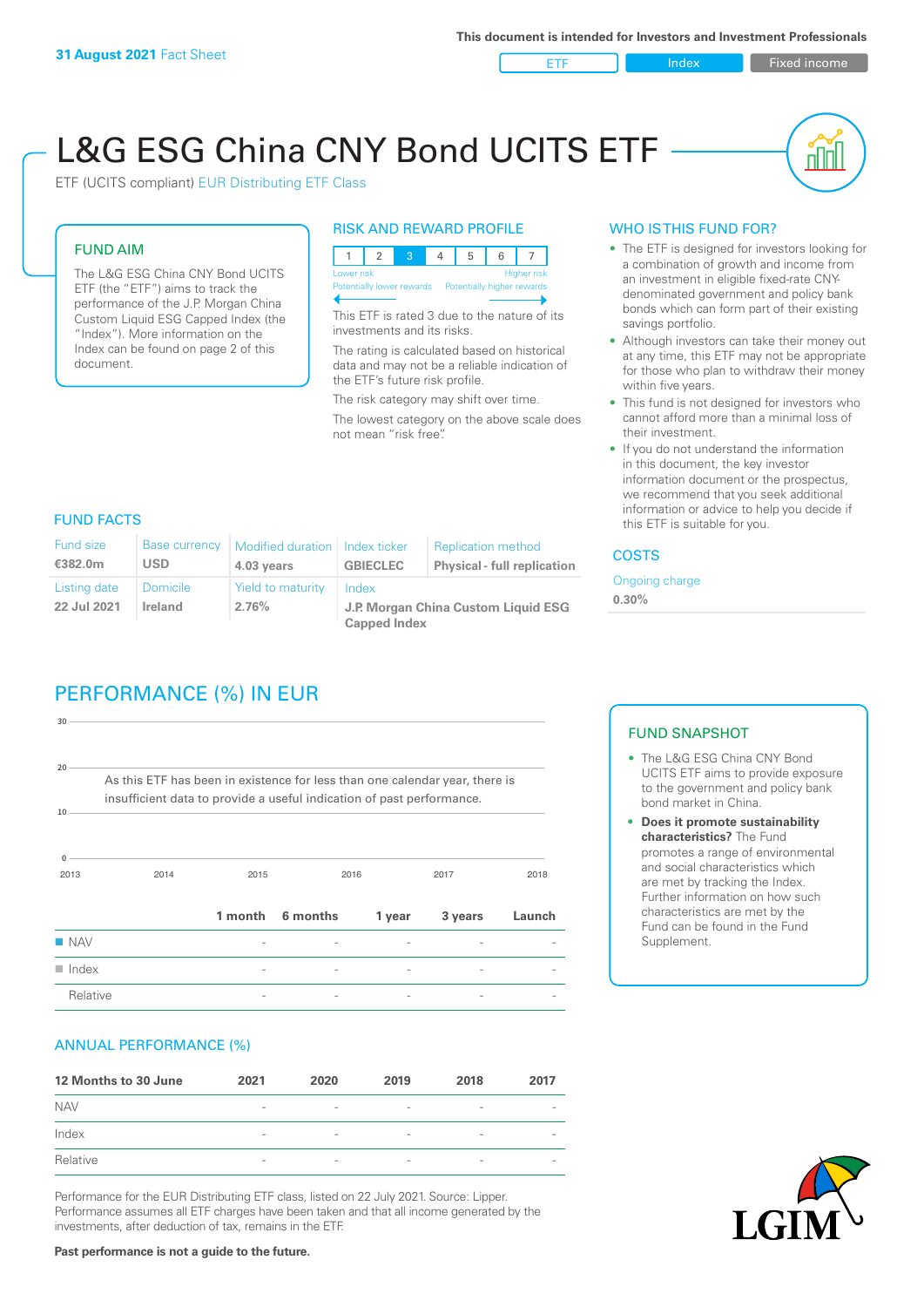# L&G ESG China CNY Bond UCITS ETF

ETF (UCITS compliant) EUR Distributing ETF Class

## PORTFOLIO BREAKDOWN

All data source LGIM unless otherwise stated. Totals may not sum due to rounding. In order to minimise transaction costs, the Fund will not always own all the assets that constitute the index and on occasion it will own assets that are not in the index. The number of fund holdings can also differ from the index due to corporate events and proxy holdings.

|                     |       |                                              |              | Top 10 holdings 19.1%<br>Rest of portfolio 80.9%<br>No. of holdings in ETF 158<br>No. of constituents in Index 161                                                                                   |                                                                    |  |
|---------------------|-------|----------------------------------------------|--------------|------------------------------------------------------------------------------------------------------------------------------------------------------------------------------------------------------|--------------------------------------------------------------------|--|
| <b>CURRENCY (%)</b> |       | <b>YEARSTO MATURITY (%)</b>                  |              | TOP 10 HOLDINGS (%)                                                                                                                                                                                  |                                                                    |  |
| $\blacksquare$ CNY  | 100.0 | $\blacksquare$ 0 - 5 Years<br>• 5 - 10 Years | 62.2<br>37.8 | China 3.02% 2025<br>China 2.85% 2027<br>China 2.68% 2030<br>China 3.28% 2027<br>China 1.99% 2025<br>China 3.27% 2030<br>China 2.88% 2023<br>China 3.29% 2029<br>China 3.25% 2026<br>China 3.03% 2026 | 2.1<br>2.0<br>2.0<br>2.0<br>2.0<br>1.9<br>1.9<br>1.8<br>1.7<br>1.7 |  |
|                     |       | <b>COUNTRY (%)</b>                           |              |                                                                                                                                                                                                      |                                                                    |  |
|                     |       | China                                        | 100.0        |                                                                                                                                                                                                      |                                                                    |  |
|                     |       |                                              |              |                                                                                                                                                                                                      |                                                                    |  |

#### INDEX DESCRIPTION

The Index aims to track the performance of eligible fixed-rate, bullet, CNY-denominated government and policy bank bonds. The index applies an ESG scoring and screening methodology to tilt toward issuers ranked higher on ESG criteria, and to underweight issuers that rank lower.

#### INDEX FUND MANAGEMENT TEAM



The Index Fund Management team comprises 25 fund managers, supported by two analysts. Management oversight is provided by the Global Head of Index Funds. The team has average industry experience of 15 years, of which seven years has been at LGIM, and is focused on achieving the equally important objectives of close tracking and maximising returns.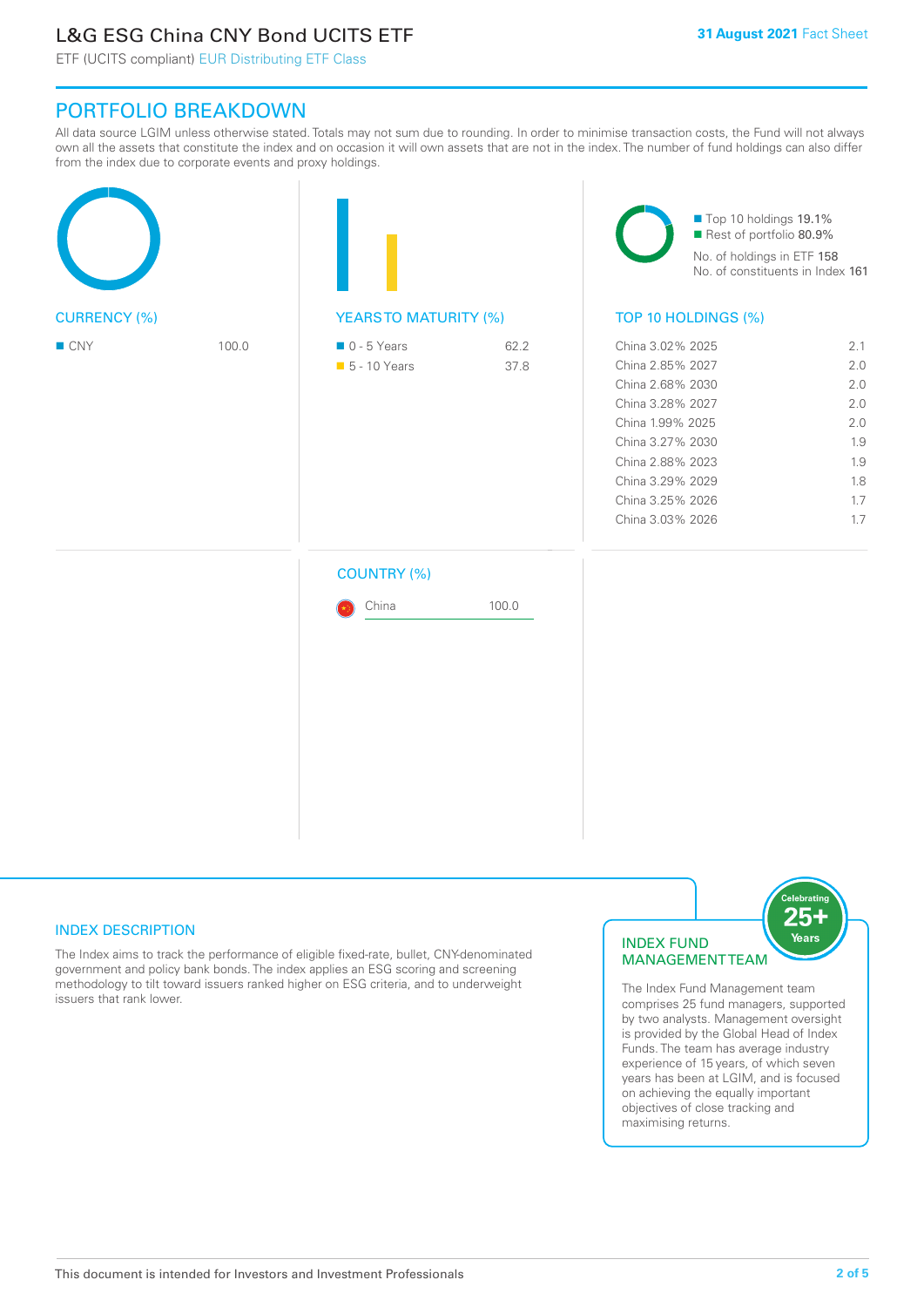# L&G ESG China CNY Bond UCITS ETF

ETF (UCITS compliant) EUR Distributing ETF Class

#### KEY RISKS

- The value of an investment and any income taken from it is not guaranteed and can go down as well as up; you may not get back the amount you originally invested.
- An investment in the ETF involves a significant degree of risk. Any decision to invest should be based on the information contained in the relevant prospectus. Prospective investors should obtain their own independent accounting, tax and legal advice and should consult their own professional advisers to ascertain the suitability of the ETF as an investment.
- Investing in emerging market government and policy bank bonds will expose the ETF to any political, social and economic instability in the relevant countries. Investing in the Chinese Interbank Bond Market via Bond Connect is subject to regulatory risk. The governing rules and regulations of this regime may be subject to change with minimal notice and have the potential to be applied retrospectively. Any suspension imposed by the Chinese authorities on the trading of securities via Bond Connect would have adverse implications for the acquisition and disposition of the ETF's assets.
- Changes to interest rates will have a significant impact on bond prices and the ETF's value.
- If a bond issuer fails to make scheduled coupon payments or fails to repay the principal amount of a bond at maturity (i.e. is in "default"), this may significantly impact the ETF's value.
- Bond markets can be "illiquid" (i.e. have limited trading activity) which may mean that the ETF is not able to buy and sell bonds at fair prices.
- Third party service providers (such as counterparties entering into financial derivative instruments with the ETF or the ETF's depositary) may go bankrupt and fail to pay money due to the ETF or return property belonging to the ETF.
- If the Index provider stops calculating the Index or if the ETF's license to track the Index is terminated, the ETF may have to be closed.
- It may not always be possible to buy and sell ETF shares on a stock exchange or at prices closely reflecting the NAV.
- There is no capital guarantee or protection on the value of the ETF. Investors can lose all the capital invested in the ETF.
- Please refer to the "Risk Factors" section of the Issuer's Prospectus and the Fund Supplement.

For mo[re inf](https://www.lgimetf.com/)ormation, please refer to the key investor information document on our website M

#### TRADING INFORMATION

| Exchange       | <b>Currency ISIN</b> |              | <b>SEDOL</b> | <b>Ticker Bloomberg</b> |
|----------------|----------------------|--------------|--------------|-------------------------|
| Deutsche Börse | <b>FUR</b>           | IE000F472DU7 |              | BNR4R26 DRGE DRGE GY    |

The currency shown is the trading currency of the listing.



#### SPOTLIGHT ON LEGAL & GENERAL INVESTMENT MANAGEMENT

We are one of Europe's largest asset managers and a major global investor, with assets under management of £1,326.8 billion (as at 30 June 2021). We work with a wide range of global clients, including pension schemes, sovereign wealth funds, fund distributors and retail investors.

Source: LGIM internal data as at 30 June 2021. The AUM disclosed aggregates the assets managed by LGIM in the UK, LGIMA in the US and LGIM Asia in Hong Kong. The AUM includes the value of securities and derivatives positions.

### COUNTRY REGISTRATION



**OR** United Kingdom

#### AVAILABILITY

| ISA eligible                    | Yes |
|---------------------------------|-----|
| SIPP eligible                   | Yes |
| <b>UK Fund Reporting Status</b> | Yes |

#### TO FIND OUT MORE

Visit **lgimetf.com**



Call **0345 070 8684**



Lines are open Monday to Friday 8.30am to 6.00pm. We may record and monitor calls. Call charges will vary.

#### **Index Disclaimer**

Information has been obtained from sources believed to be reliable but J.P. Morgan does not warrant its completeness or accuracy. The Index is used with permission. The Index may not be copied, used, or distributed without J.P. Morgan's prior written approval. Copyright 2021, J.P. Morgan Chase & Co. All rights reserved.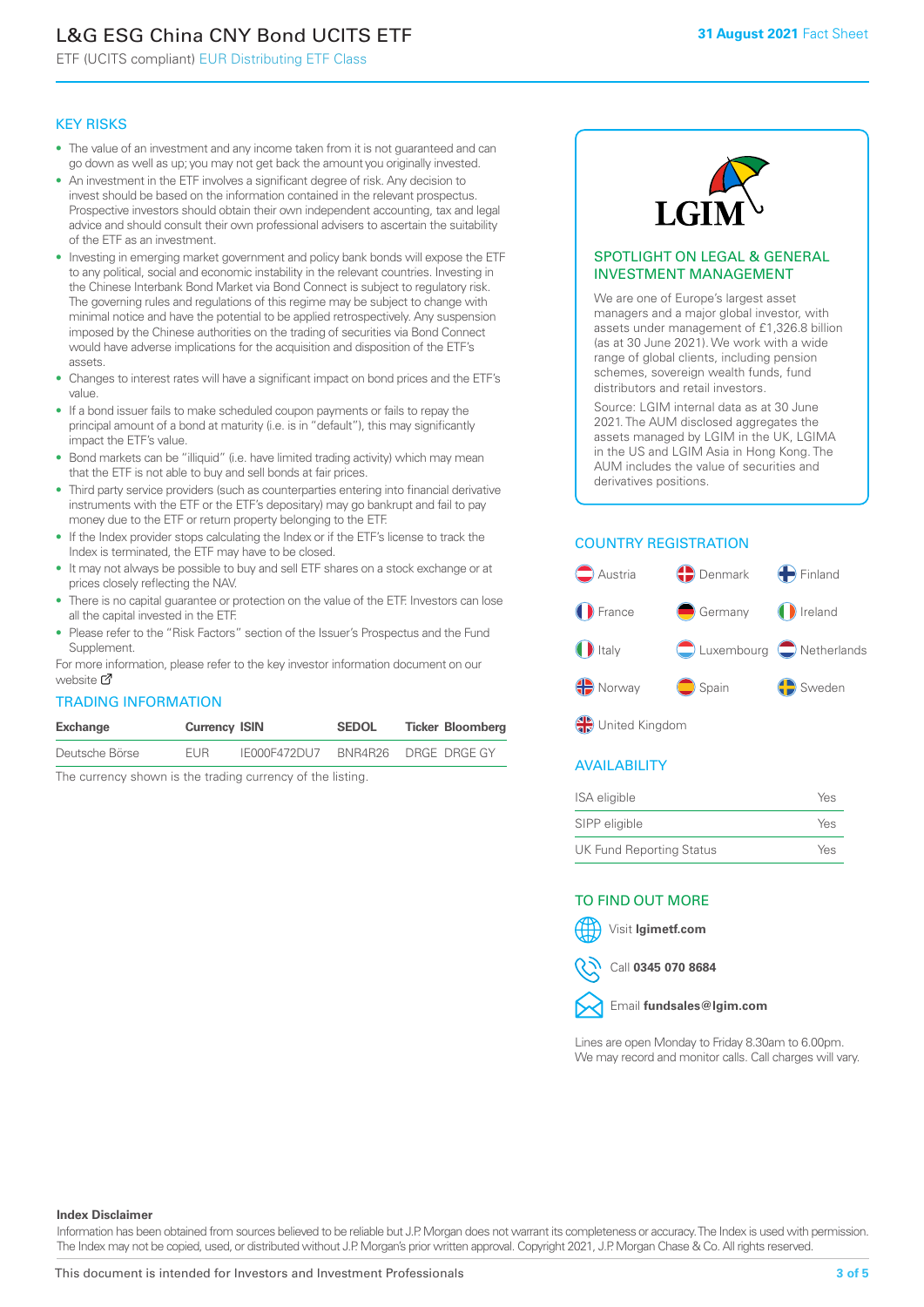# L&G ESG China CNY Bond UCITS ETF

ETF (UCITS compliant) EUR Distributing ETF Class

#### **Important Information**

A copy of the English version of the prospectus of the Fund is available on LGIM Fund Centre and may also be obtained from Legal & General Investment Management, 2 Dublin Landings, Office 1-W-131, North Dock, Dublin 1, Ireland. Where required under national rules, the key investor information document will also be available in the local language of the relevant EEA Member State. A summary of investor rights associated with an investment in the Fund shall be available from www. lgim.com/investor\_rights

We are also obliged to disclose that the Management Company has the right to terminate the arrangements made for marketing.

A decision may be taken at any time to terminate the arrangements made for the marketing of the Fund in any EEA Member State in which it is currently marketed. In such circumstances, Shareholders in the affected EEA Member State will be notified of this decision and will be provided with the opportunity to redeem their shareholding in the Fund free of any charges or deductions for at least 30 working days from the date of such notification.

This is a marketing communication. Please refer to the prospectus of the Fund and to the KIID before making any final investment decisions.

**In the United Kingdom and outside the European Economic Area,** this document is issued by Legal & General Investment Management Limited, authorised and regulated by the Financial Conduct Authority, No. 119272. Registered in England and Wales No. 02091894 with registered office at One Coleman Street, London, EC2R 5AA.

**In the European Economic Area,** this document is issued by LGIM Managers (Europe) Limited, authorised by the Central Bank of Ireland as a UCITS management company (pursuant to European Communities (Undertakings for Collective Investment in Transferable Securities) Regulations, 2011 (S.I. No. 352 of 2011), as amended) and as an alternative investment fund manager with "top up" permissions which enable the firm to carry out certain additional MiFID investment services (pursuant to the European Union (Alternative Investment Fund Managers) Regulations 2013 (S.I. No. 257 of 2013), as amended). Registered in Ireland with the Companies Registration Office (No. 609677). Registered Office: 70 Sir John Rogerson's Quay, Dublin, 2, Ireland. Regulated by the Central Bank of Ireland (No. C173733).

LGIM Managers (Europe) Limited operates a branch network in the European Economic Area, which is subject to supervision by the Central Bank of Ireland. In Italy, the branch office of LGIM Managers (Europe) Limited is subject to limited supervision by the Commissione Nazionale per le società e la Borsa ("CONSOB") and is registered with Banca d'Italia (no. 23978.0) with registered office at Via Uberto Visconti di Modrone, 15, 20122 Milan, (Companies' Register no. MI - 2557936). In Germany, the branch office of LGIM Managers (Europe) Limited is subject to limited supervision by the German Federal Financial Supervisory Authority ("BaFin"). In the Netherlands, the branch office of LGIM Managers (Europe) Limited is subject to limited supervision by the Dutch Authority for the Financial Markets ("AFM") and it is included in the register held by the AFM and registered with the trade register of the Chamber of Commerce under number 74481231. Details about the full extent of our relevant authorisations and permissions are available from us upon request. For further information on our products (including the product prospectuses), please visit our website.

The shares (the "Shares") discussed in this document are issued in relation to the relevant sub-fund (or share class(es) thereof) described in this document (together, the "Fund").

Copyright © 2021 Legal & General. This document is subject to copyright. Any unauthorised use is strictly prohibited. All rights are reserved.

**No investment advice:** We are required to clarify that we are not acting for you in any way in relation to the investment or investment activity to which this document relates. In particular, we will not provide any investment services to you and or advise you on the merits of, or make any recommendation to you in relation to, the terms of any transaction. None of our representatives are authorised to behave in any way which would lead you to believe otherwise. We are not, therefore, responsible for providing you with the protections afforded to some of our clients and you should seek your own independent legal, investment and tax or other advice as you see fit.

**United States information:** This document is not, and under no circumstances is to be construed as, an advertisement or any other step in furtherance of a public offering of shares in the United States or any province or territory thereof, where none of the Fund or the Shares are authorised or registered for distribution and where no prospectus of the Fund has been filed with any securities commission or regulatory authority. Neither this document nor any copy hereof should be taken, transmitted or distributed (directly or indirectly) into the United States. Neither the Fund nor any of the Shares have been or will be registered under the United States Securities Act of 1933 or the Investment Company Act of 1940 or qualified under any applicable state securities statutes.

**No guarantee of accuracy:** This document may contain independent market commentary prepared by us based on publicly available information. We do not warrant, guarantee or otherwise confirm the accuracy or correctness of any information contained herein and any opinions related to product or market activity may change. Any third party data providers used to source the information in this document make no warranties or claims of any kind relating to such data.

**Historical performance** is no indication of future performance: Any historical performance included in this document may be based on back testing. Back testing is the process of evaluating an investment strategy by applying it to historical data to simulate what the performance of such strategy would have been. However, back tested performance is purely hypothetical and is provided in this document solely for informational purposes. Back tested data does not represent actual performance and should not be interpreted as an indication of actual or future performance.

**No offer for sale:** The information contained in this document is neither an offer for sale nor a solicitation of an offer to buy securities. This document should not be used as the basis for any investment decision.

**Risk Warnings:** The Shares are products involving a significant degree of risk and may not be suitable for all types of investor. Any decision to invest should be based on the information contained in the prospectus of the Fund (or any supplements thereto) which includes, inter alia, information on certain risks associated with an investment. The price of any securities may go up or down and an investor may not get back the amount invested. Investors should only invest in a currency-hedged share class if they are willing to forego potential gains from appreciations in the currencies in which the Fund's assets are denominated against the currency of denomination of the relevant hedged share class. Currency hedging employed with respect to the hedged share classes aims to reduce currency risk rather than to eliminate it completely. Investors should also refer to the risk factor entitled "Currency" in the section of the Prospectus entitled "Risk Factors".

**Prospectus:** Investors should refer to the section entitled "Risk Factors" in the Fund's prospectus for further details of these and other risks associated with an investment in the Shares. The information in this document is designed solely for use in the relevant countries in which the Fund has been registered for public distribution and is not intended for residents of any other countries. The distribution of the prospectus and the offering, sale and delivery of Shares in other jurisdictions may be restricted by law.

**For United Kingdom investors:** The Fund is a recognised scheme under section 264 of the Financial Services and Markets Act 2000 and so the prospectus may be distributed to investors in the United Kingdom. Copies of all documents (i.e. the prospectus, the key investor information document, the latest annual audited report and financial statements and semi-annual unaudited report and financial statements and the constitution) are available in the United Kingdom from www.lgimetf.com.